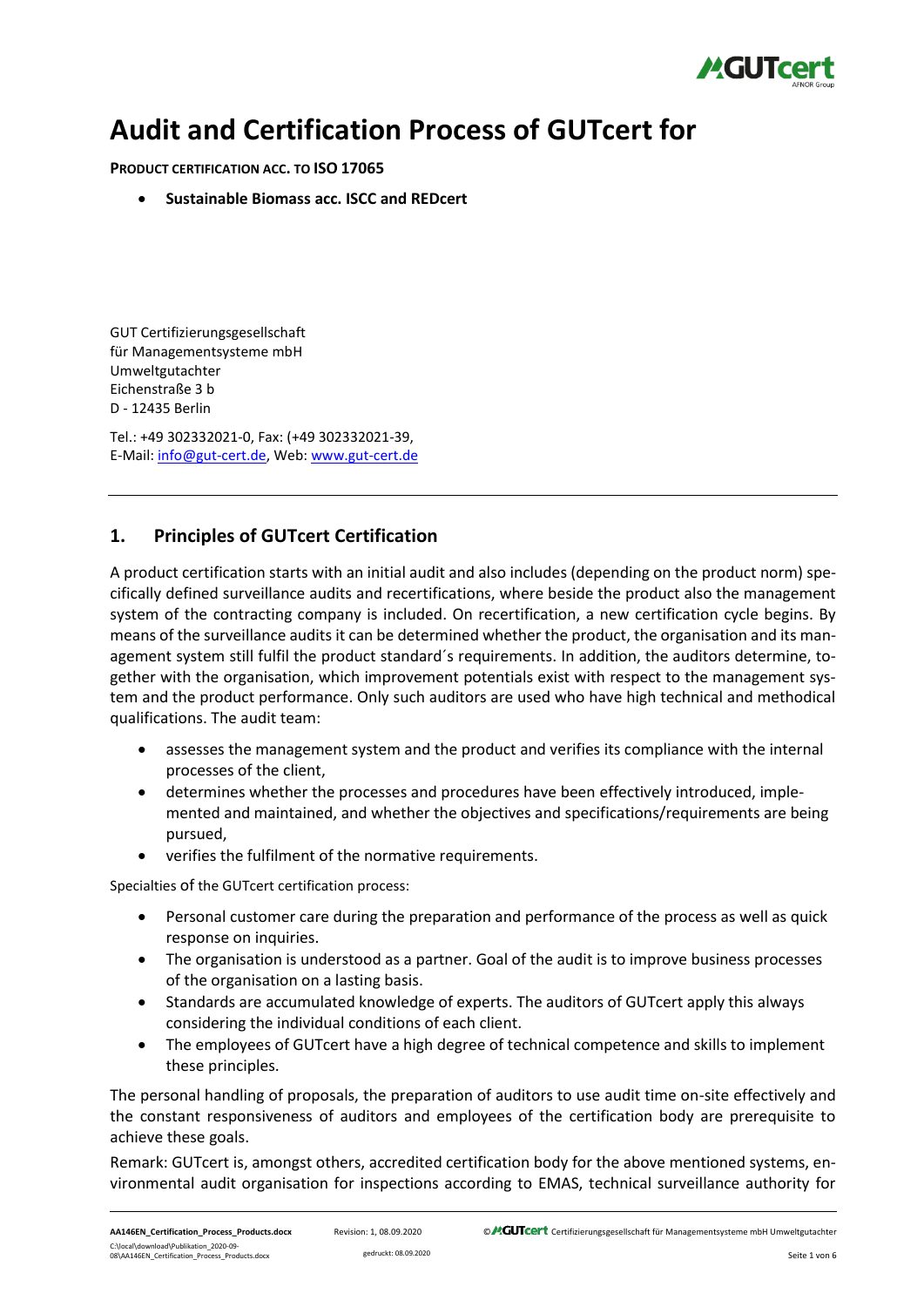

certifications according to EfBV and competent body for the admission of providers of and measures according to AZAV. In all further general GUTcert documents however, the general term "certification body" is used.

# **2. Certification / Issue of the certificate**

#### **2.1. Preparation of the Audit**

#### **Data Collection**

Is an organisation contacting GUTcert, a data sheet for first data collection is handed over with the request to submit basic data. To expedite the process, this data collection can be pursued by phone or internet.

#### **Offer Preparation**

On the basis of this basic data, GUTcert prepares an individual offer describing the conditions for the certification. The determination of audit programmes takes into account the size of the client's organisation, the scope of application and the complexity of the management system, the products and processes and the described level of effectiveness of the products, and the results of previous audits. In the interests of the client, advantage is taken of all opportunities to reduce the audit time.

If the company confirms the offer and places an order on this basis, a desired audit date can be specified. GUTcert can check the offer on the basis of the first document review and modify it, if necessary.

#### **Contract Conclusion, Selection of the Auditors**

GUTcert prepares the contract on certification and selects the audit team from the GUTcert pool of auditors. GUTcert auditors are appointed according to technical expertise in the relevant sectors, and are regularly trained on current questions of quality, environmental, energy and occupational health and safety management and the respective international standards.

Auditors and verifiers are subject to strict impartiality, and for this reason must not undertake any consultancy work for the relevant company within less than two years before and after the certification. The term 'consultancy' covers any form of cooperation in the development, implementation or maintenance of a management system and/or a product. This also includes the conduction of internal audits. Trainings and seminars are also considered as consultancy if specific company solutions are offered. Auditors are obligated to absolute confidentiality with regard to the information obtained during their activities.

The certification contract is provided to the organisation together with the mark agreement and the assignment of the auditors. The organisation has the right to reject the auditors assigned by GUTcert. In this case, a new audit team will be assigned by GUTcert. For better preparation for the certification procedure, on request the organisation will be provided with our latest checklist, modified to all new requirements. The auditor prepares a detailed audit schedule for the organisation.

When GUTcert has to subcontract work related to certification to an external body or person, GUTcert takesfull responsibility for such subcontracted work and maintain its responsibility for granting, maintaining, extending, suspending or withdrawing. Additionally, GUTcert ensures that the subcontracted body or person is competent and complies with the applicable provisions of this Standard and other standards and guides relevant to testing, inspection or other technical activities and is not involved either directly or through the person's employer with the design or production of the product in such a way that impartiality would be compromised. GUTcert will always obtain the applicant`s consent for the sub-contract.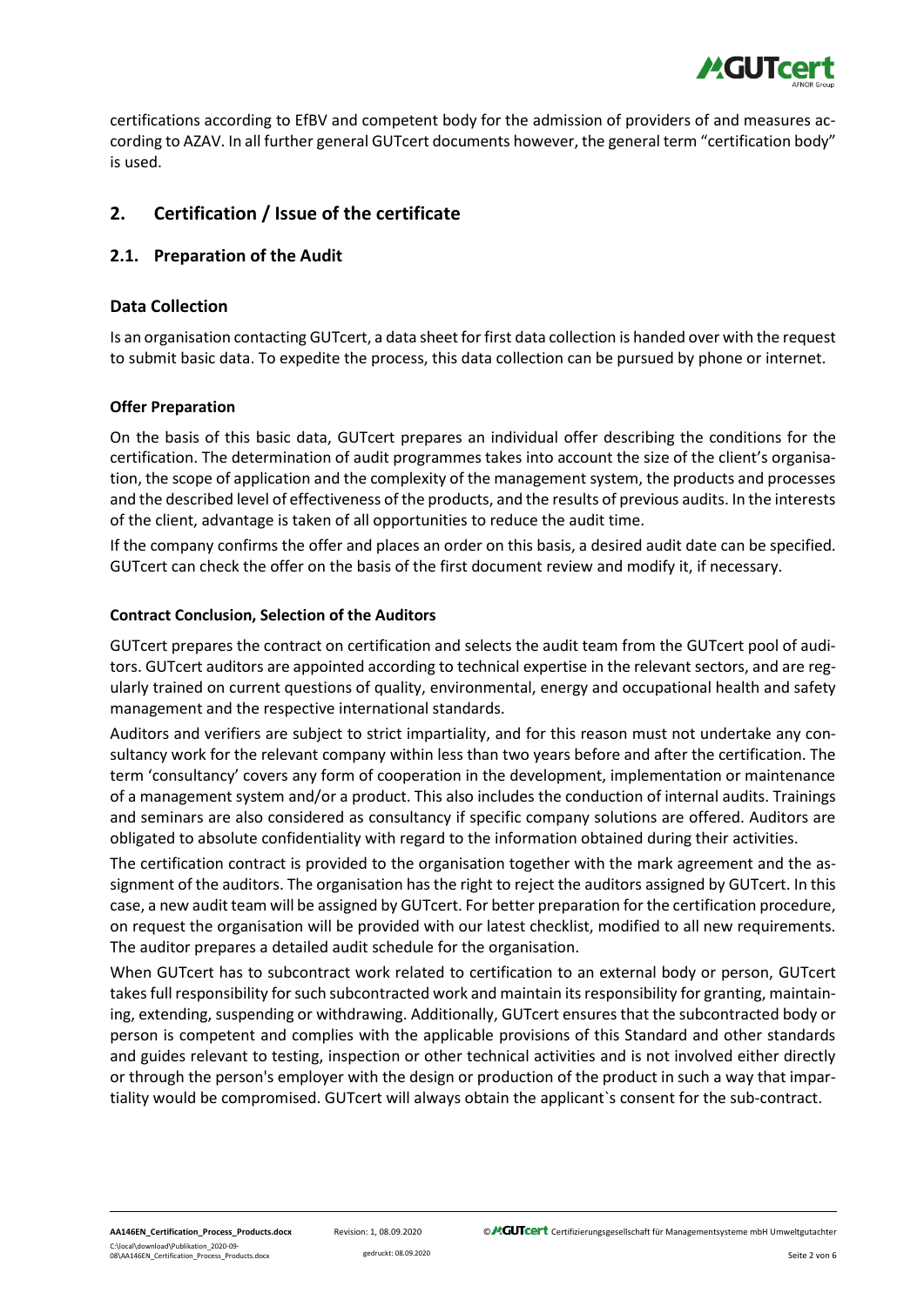

## **2.2. Certification Procedure / Assessment**

#### **Pre-audit**

A pre-audit is always carried out by a member of the later audit team. Above all it serves to rectify uncertainties with regard to the documentation and the implementation of relevant procedures, and to identify weaknesses. This enables the client to correct any possible critical points before the certification audit. It also serves to set priorities for the planning of the certification procedure. A report is compiled on the results of the pre-audit.

#### **Audit Preparation**

The audit preparation always includes a review of the product and management system documentation. The client gets a detailed list of the minimum documentation which has to be submitted.

Until the audit preparation, the most relevant documents should be available for the product, as well as the management system manual and the agreement to the auditors proposed by GUTcert. The product and management system documentation usually includes the Management Manual, in which the product to be verified is included as well. Further documents such as work instructions or forms required for understanding the entire system and the product, respectively should also be submitted (see also the detailed instructions on the web site of GUTcert).

The audit preparation serves to evaluate the client's status and his/her understanding with regard to the requirements of the standard. Missing documents or further information needed by the auditor will be requested.

This stage does not require on-site verification. The readiness of the organisation for the audit on-site and the resources required for this purpose are determined. A report of the document review is not necessary but can be submitted to the client on special demand. Additional expenses have to be calculated.

This is followed by an agreement process with the client on the focal points for the on-site audit.

Usually the on-site audit can be carried out at the agreed time (period between audit preparation and onsite audit must not exceed 6 months). If the audit preparation reveals major gaps or non-conformities, these will be communicated to the client. This may make it advisable or necessary to postpone the date of the on-site audit in order allow the organisation to rectify non-conformities and close gaps.

#### **On-site Audit**

Following the agreement on the audit date, the audit team carries out the on-site audit on the basis of audit criteria and documentation for system audits at the client's location/s. The procedure is based upon the specifications of ISO 19011 and starts with an opening discussion, followed by interviews in the departments, inspections, monitoring of activities and conditions, interviews with employees and document reviews in order to collect evidences of compliance with all the requirements of the standard.

In the debriefing, the lead auditor/verifier gives the responsible person an interim verbal report in order to inform about the status of the certification of the management system. This gives the opportunity to clarify any remaining uncertainties, for example by the immediate implementation of corrective actions.

If non-conformities are observed, the organisation is given the opportunity to specify measures to correct the non-conformity by a date specified in the non-conformity report. The successful implementation of these measures must be confirmed by the auditor/verifier either by examining subsequently submitted documents or by a follow-up audit on-site before the certification procedure can be continued. Complaints will be verified during the next audit for effective corrections.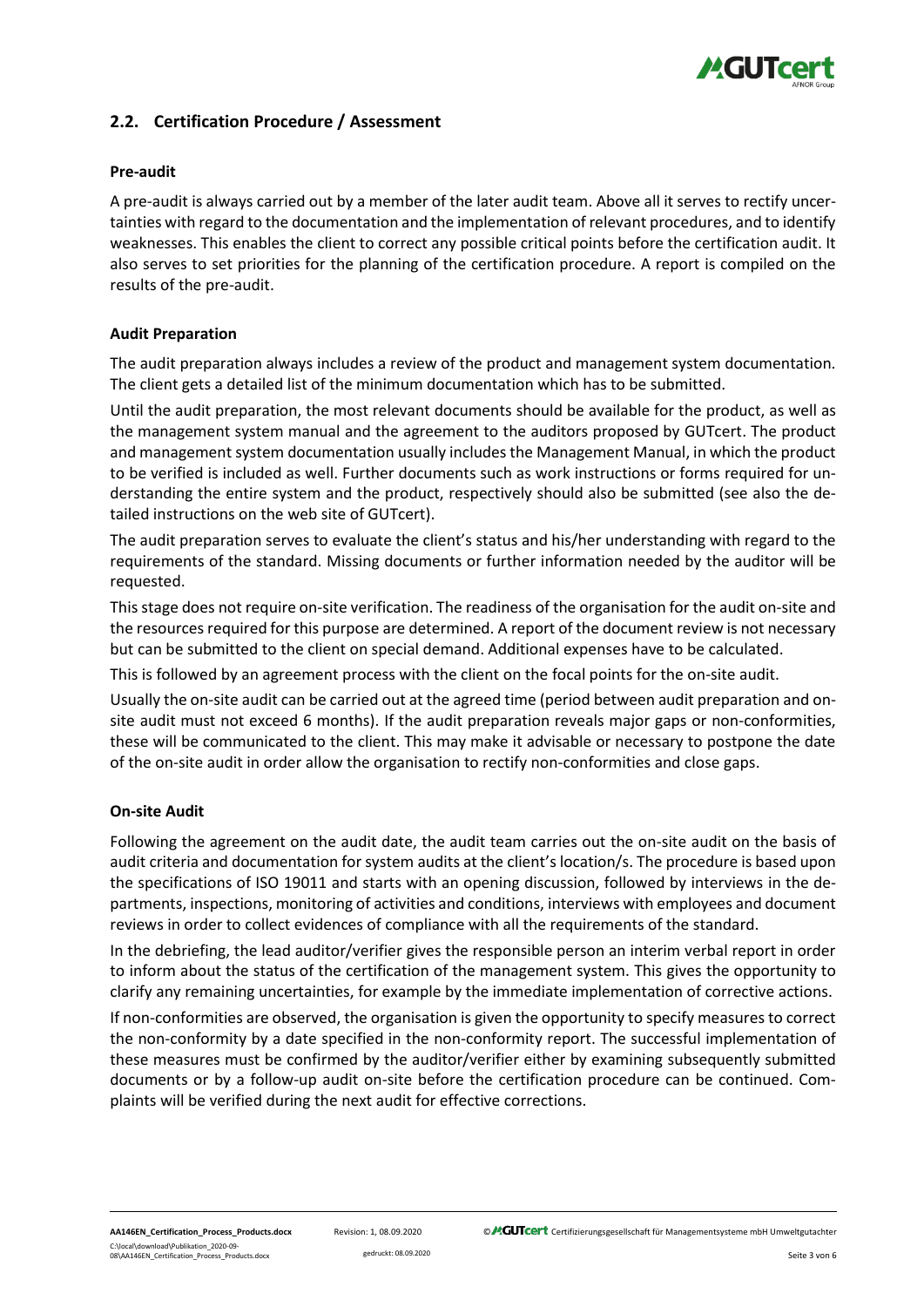

## **2.3. Certification Decession / Issue of Certificate**

Within 10 working days, the lead auditor/verifier writes the audit report. This serves as a basis for internal checks and audits until the next certification and helps to conduct them more effectively on the basis of the intensive initial verification.

The final decision on the issue of a certificate lies within the Certification Committee. It issues the certificate on successful verification of the complete certification procedure. The multi-step process of the certification decision is carried out according to the process description in document AA145\_Zert\_MS.

The certificate is valid from the moment of its issue according to the product norm. Alternatively, the start date of certificate validity can be determined individually as part of the certification decision. The certificates are available in the formats DIN A3 and DIN A4, and in various languages, if allowed by the product norm. The status of the certification is available in public.

## **2.4. Certification Symbol**

Organisations certified by GUTcert may use our certification mark free of charge. They are entitled to use this certification symbol on letterheads, brochures and information material, always in compliance with the certification mark agreement of GUTcert.

The use of the certificate and the certification mark is specified in the certification symbol rules of GUTcert. These certification mark agreement is part of the certification contract concluded with the organisation.

## **3. Maintenance of the Certification**

#### **3.1. Surveillance Audits**

In a product certification, there could be requests for a surveillance audit after issuing certificate depending on the product requirements. The time period depends on the product norm. The surveillance does not cover the full range of the initial audit, but is restricted to essential features which ensure the functioning of the product and the management system, such as:

- Internal audits and product and management review
- Handling of complaints and incidents
- Assessments of modifications
- Progress with respect to the continuous improvement (also the repairing of recommendations or non-conformities and complaints from previous audits)
- modifications of product and product quality

Besides, the procedure follows that of a certification procedure.

The conclusion of the certification contract covers a complete commission for both, the certification audit and the surveillance audits. The invoicing for the corresponding audits takes place only after the provision of the services by GUTcert.

## **3.2. Takeover of Existing Certificates**

A change of the certification body is also possible during the validity of a certification. The assessment of the certification and the issue of the certificate are pursued according to the respective IAF-guideline.

## **4. Recertification**

The period of validity is specified by the product norm. A recertification audit has to be conducted prior to the expiry of the certificate. The procedure of a recertification audit mainly follows that of an initial certification. Mainly a verification of the current documentation is carried out. With a recertification audit on-site the continuing conformity and effectiveness of the product as a whole is assessed and the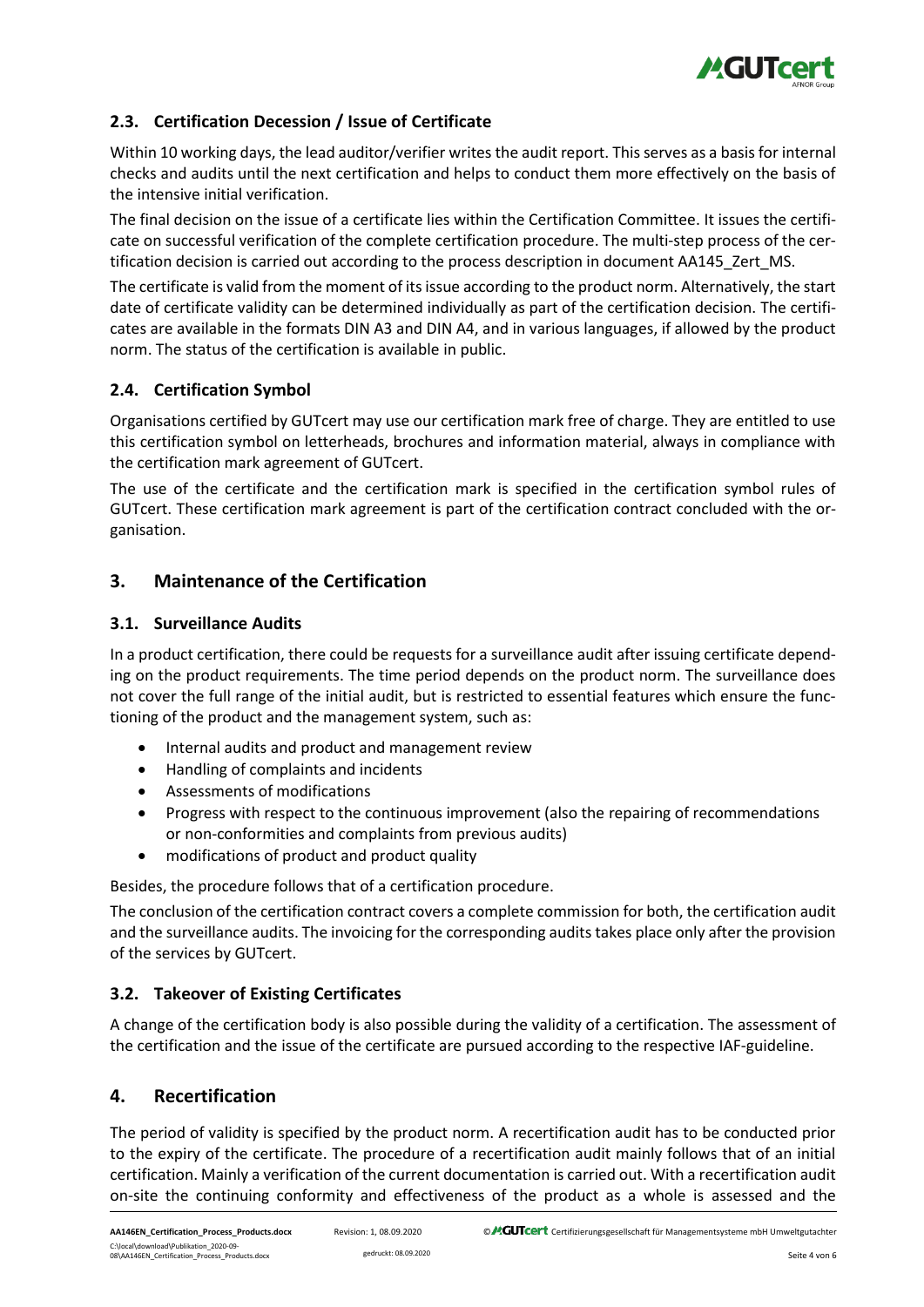

continuing importance and applicability of the certification on the defined scope is confirmed. Earlier audit reports on surveillance audits are considered during the recertification audit. In addition, the corresponding areas of the management system and the product are controlled.

# **5. Extension of the Scope of Application**

An extension of the scope of application can take place in connection with a surveillance audit or a separate audit. Following the receipt of the request, the client first receives a detailed list of the minimum documentation to be submitted. This is reviewed by the auditor/verifier, who then notifies the client of the required measures. An additional audit may be necessary. The client eventually receives a new certificate.

# **6. Annulment, Suspension, Restriction and Withdrawal of Certificates**

If the requirements for the validity of a certificate cease to exist, measures must be taken by the certification body in order to prevent the use of this certificate, and, where appropriate, carry out the further or renewed certification.

Procedures for the annulment, suspension or withdrawal of certificates are documented. The status of every certificate is made publicly available.

## **6.1. Annulment**

A certificate is annulled if the certified organisation, without direct responsibility, no longer fulfils the conditions for the further validity of the certification. These include in particular bankruptcy, the change to another organisation or the discontinuation of the certified product.

Such circumstances will be verified as soon as the certification body becomes aware of this (usually by contacting the organisation). In the event of consistent reasons, the certification contract must be cancelled, and the organisation must be requested in writing to return the certificate and refrain from using the certification symbol in advertising or referring to the certification in any other way.

# **6.2. Suspension**

If the specified time period for the conclusion of the surveillance procedure is exceeded, or the certified product of the client persistently fails to comply with the requirements, the validity of the certificate must be suspended. Suspension will be notified in writing, with the requirement to refrain from using the certification mark in advertising or referring to the certification in any other way until the suspension is lifted. A certificate may also be suspended at the request of the client.

Such suspension can be applied for a maximum of 6 months. A surveillance audit is carried out in order to lift the suspension. On successful conclusion of the surveillance procedure, the suspension is lifted and the existing certificate becomes valid again. If the problems of a suspension are not resolved after the specified period, this may result in withdrawal or restriction of the scope.

# **6.3. Restriction of the Scope of Application**

If the requirements for a particular part of the area of applicability of a certificate are not fulfilled persistently, the scope of the certificate can be restricted by the certification body.

# **6.4. Withdrawal**

A certificate must be withdrawn by the certification body if:

- a) the suspension of a certificate cannot be lifted within the required time period or
- b) the certification contract with an organisation is cancelled due its own fault.
- c) the organisation does not meet the standard requirements after the set deadline